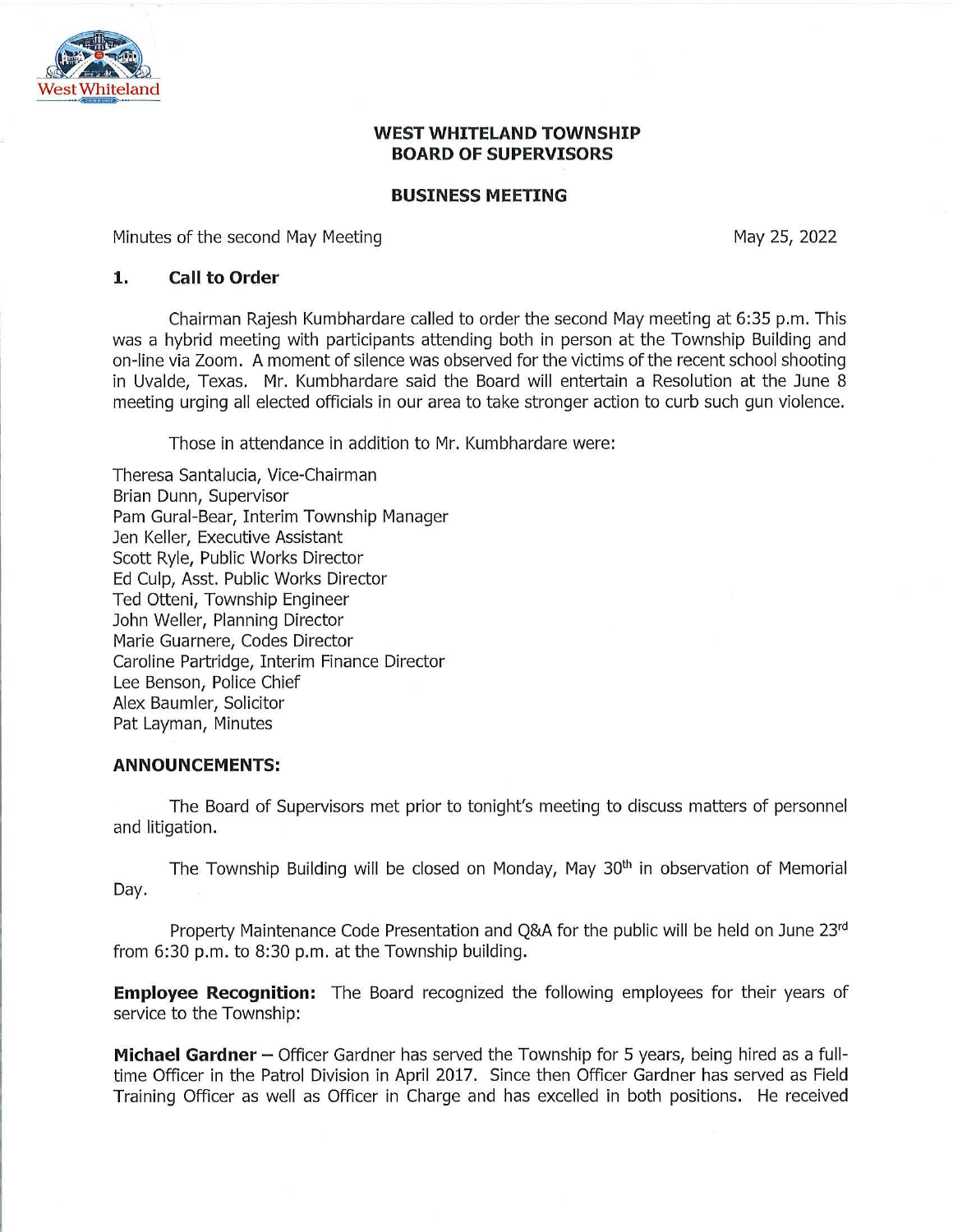several instructor ratings in the areas of Use of Force and Self-Defense and was awarded the distinguished honor of Officer of the Year in 2020.

**Justin Smiley** - Justin was hired in 2017 as Township Planner, bringing with him 10+ years of planning experience. He previously worked for Chester County and continues serving as an adjunct professor at West Chester University. Justin has played a critical role in managing the Township's development process and serves as Staff liaison with the Historical Commission. He was the lead planner for the 2019 Bicycle and Pedestrian Circulation Plan as well as for the amendments to the Official Map. He took the lead in contacting the Urban Land Institute to do the study of the Exton Crossroads area and was responsible for securing a major part of the funding for the update to the "History of West Whiteland Township". Justin was also instrumental in promoting the benefits of Geographic Information Systems (GIS) to help Staff do their job and explain development to residents.

**Jeff McCloskey -** Sergeant McCloskey joined the Township Police Department in October 2002 as a full-time officer in the Patrol Division. He was assigned to the Criminal Investigation Division in 2014 and served in that capacity until 2018 when he was promoted to his current rank of Sergeant. Sergeant Mccloskey is responsible for coordinating the Child Safety Seat Installation program, Fatal Crash Investigations, and was recently named Sergeant in Charge of the Criminal Investigation Division. You can always count on Sergeant Mccloskey.

**Ed Culp** - Ed has served the Township for 25 years. He was hired in April 1997 as a laborer in the Parks Department and was promoted to Parks & Facilities Superintendent in 2004. His dedication and hard work earned him a promotion to Assistant Public Works Director in 2017. Ed has established a relationship with the Public Works employees, and they lean on him for information and guidance. Ed also represents the Township in several volunteer organizations including Friends of the Parks and the Public Services Commission. You will often see Ed in the Township building or the parks on his day off displaying his passion for maintaining and adding outdoor spaces for the residents.

# **PUBLIC COMMENT:**

None.

### **HEARINGS & PLANS:**

### **1. Adoption of Ordinance No. 469 Amending the Township Zoning Ordinance**

A motion was made by Ms. Santalucia, seconded by Mr. Dunn, to open the hearing. The motion was unanimously approved.

Mr. Weller reviewed his Memorandum dated May 20, 2022, providing background on the amendment to accommodate active adult communities.

A record was taken by Court Reporter Arlene LaRosa.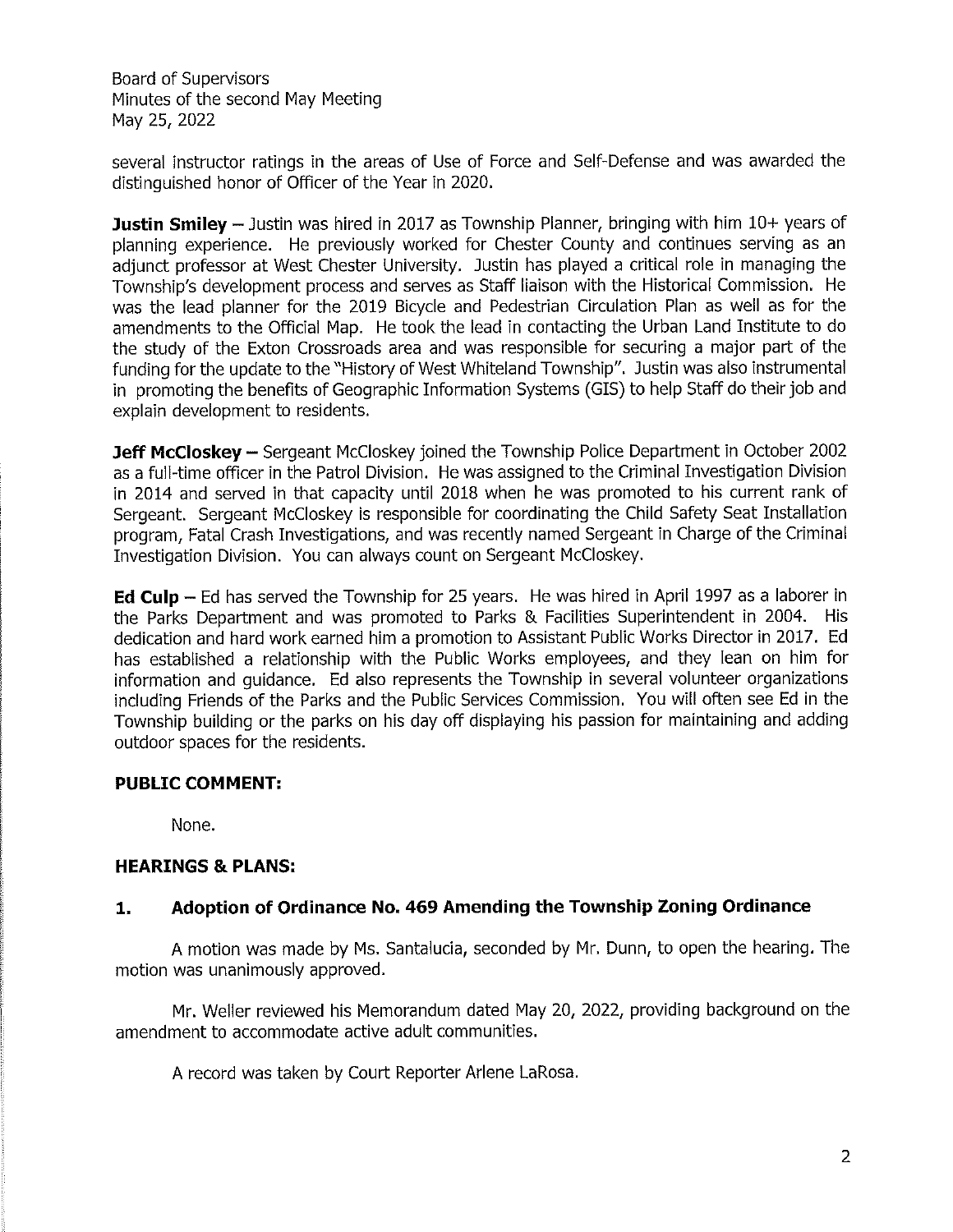A motion was made by Ms. Santalucia, seconded by Mr. Dunn, to close the hearing. The motion was unanimously approved.

Mr. Dunn made a motion, seconded by Ms. Santalucia, to adopt Ordinance No. 469 to amend the Township Zoning Ordinance to include a new Section 325-45.F to allow active adult communities in the IN - Institutional Overlay district and to revise other sections of the Zoning Ordinance to assure internal consistency. Mr. Kumbhardare called for public comment, and there were none. The motion was unanimously approved.

#### **2. Columbia Cottage Conditional Use Hearing**

A motion was made by Ms. Santalucia, seconded by Mr. Dunn, to open the Conditional Use hearing for Columbia Cottage at Boot Road. The motion was unanimously approved.

In attendance on behalf of the Applicant were attorney Aristidis Christakis of Buckley, Brion, McGuire & Morris, LLP; Stephen Schmid, President of SCG Realty, Inc. and co-developer of the project; James Burnham, Jr., President of Horst Seniorcare; Edward Watson, Jr., architect with MDP Merlino Design Partnership; Andrew Eberwein, civil engineer from E.B. Walsh & Associates; and Frank Tavani, traffic engineer with F. Tavani & Associates, Inc. Also in attendance virtually was Charles Brogan, Director of Operations for Good Fellowship Ambulance.

Testimony was given and a record was taken by Court Reporter Arlene LaRosa.

Public comment was received from Virginia Kerslake, Andrew Papageorge, and Jim Meeks.

Ms. Santalucia made a motion, seconded by Mr. Kumbhardare, to direct the Township Solicitor to prepare a Decision and Order granting conditional use approval to the application of Horst Seniorcare Co. for the redevelopment of the property at 930-936 E. Boot Rd. as depicted on the 9-sheet plan set prepared by Edward B. Walsh & Associates, Inc. dated June 28, 2021, and most recently revised on March 16, 2022, to include the 9 conditions listed:

- 1. Prior to the issuance of a Use and Occupancy Permit, the Applicant (including any successor in interest of the Applicant) shall purchase one (1) individual membership to the Good Fellowship Ambulance & EMS Training Institute for each unit available for occupancy. Subject to the last sentence of this condition, these memberships shall be renewed annually, even if no residents occupy a unit at the time of renewal and shall not be permitted to lapse. The cost of such memberships shall be non-discriminatory as applied to the facility and shall not exceed that charged by Good Fellowship to all other individuals for the same membership type. Should the provision of or payment for ambulance services fundamentally change  $-$  by way of illustration, services are no longer available from a non-profit organization, or services are paid for as part of insurance coverage or included as part of other health care services O the Applicant or subsequent operator of the facility may request relief from this condition from the Board of Supervisors without the need for further conditional use proceedings.
- 2. Prior to the issuance of a Use and Occupancy Permit, the Applicant (including any successor in interest of the Applicant) shall make a one-time donation of Thirty-One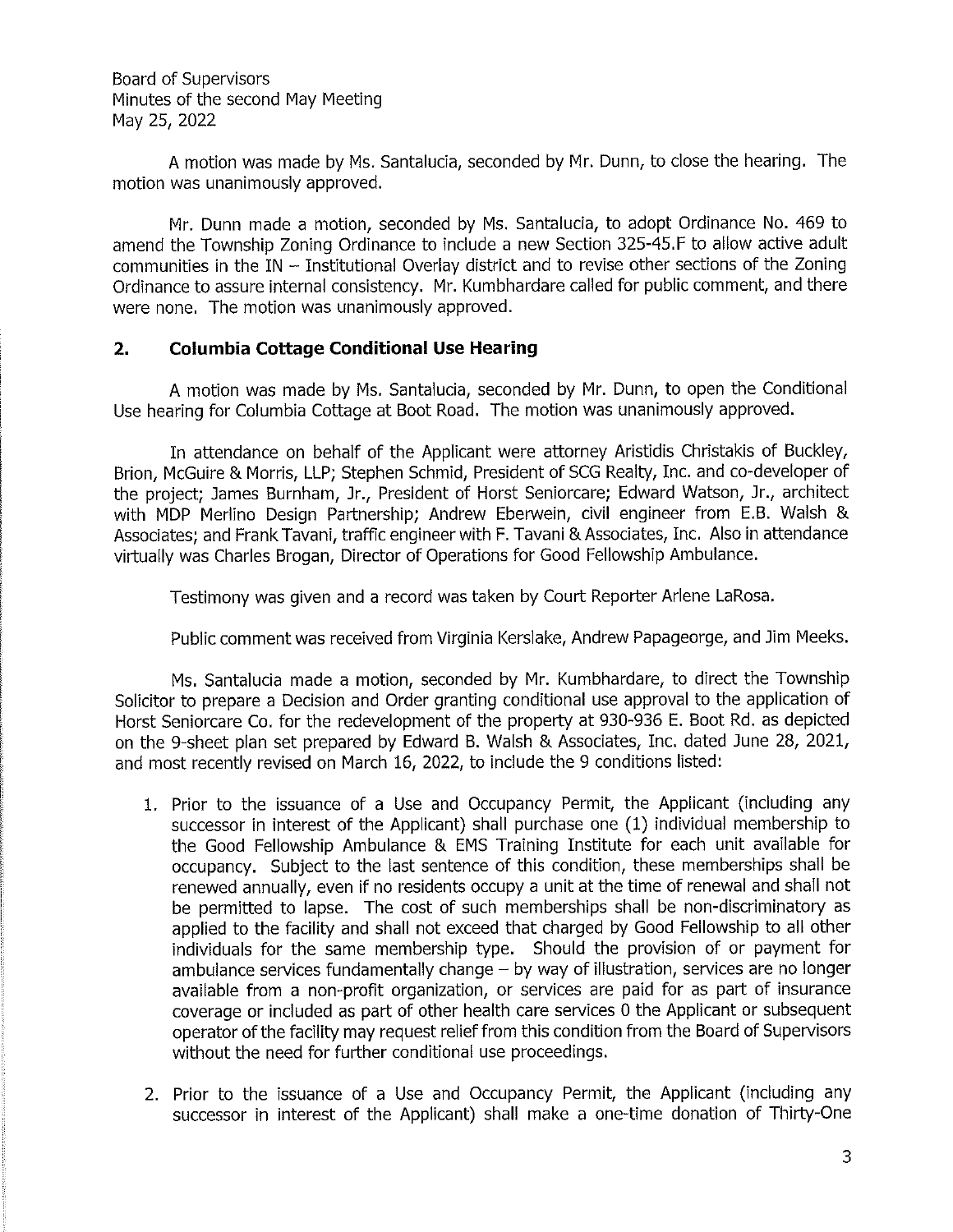> Thousand Dollars (\$31,000) to Good Fellowship, said sum to be pro-rated based on the final number of units.

- 3. The eastern portion of the parking area shall be designed as shown on the color rendering presented to the Planning Commission on April 19, 2022 and featured on the main portion of Sheet 1 of the plan set (i.e., not the "alternate parking layout").
- 4. The Applicant shall apply to the Pennsylvania Department of Environmental Protection CDEP'') for a permit to construct sidewalk within the wetland areas at the western end of the property frontage; should DEP not grant the permit by the time that the building is complete, this requirement may be satisfied by payment in lieu of sidewalk construction, such payment to be an amount equivalent to the construction cost of the segment.
- 5. The Applicant shall provide an easement to allow for an emergency-only connection to the adjoining Whiteland Enterprises property, meeting the existing easement on that property.
- 6. The Applicant shall satisfy the compensatory planting requirement by planting larger trees insofar as possible, as recommended by comment #4 of the Theurkauf Design and Planning review dated April 4, 2022. Should the larger trees not be available at a commercially reasonable price, Staff is hereby authorized to approve an alternate means of satisfying this requirement.
- 7. Resolution of all outstanding consultant concerns to the satisfaction of the Township as advised by our consultants.
- 8. Payment of a traffic impact fee increased from the amount of \$24,633.00 as described in comment #11 of the review by McMahon Associates dated April 12, 2022, to \$27,531.00.
- 9. The Applicant shall work with the Township's Emergency Management Coordinator to develop a satisfactory strategy in the event of a pipeline-related emergency.

Mr. Kumbhardare called for public comment, and there were none. The motion was approved 2-1. (Dunn opposed citing safety concerns from the nearby pipeline).

The hearing was continued on the record to June 22, 2022, at 6:30 p.m. at the Township building.

# **CONSENT AGENDA:**

Ms. Santalucia made a motion, seconded by Mr. Dunn, to approve the following:

- Minutes of May 11, 2022
- Resolution 2022-29 Disposition of Media

Mr. Kumbhardare called for public comment, and there were none. The motion was unanimously approved.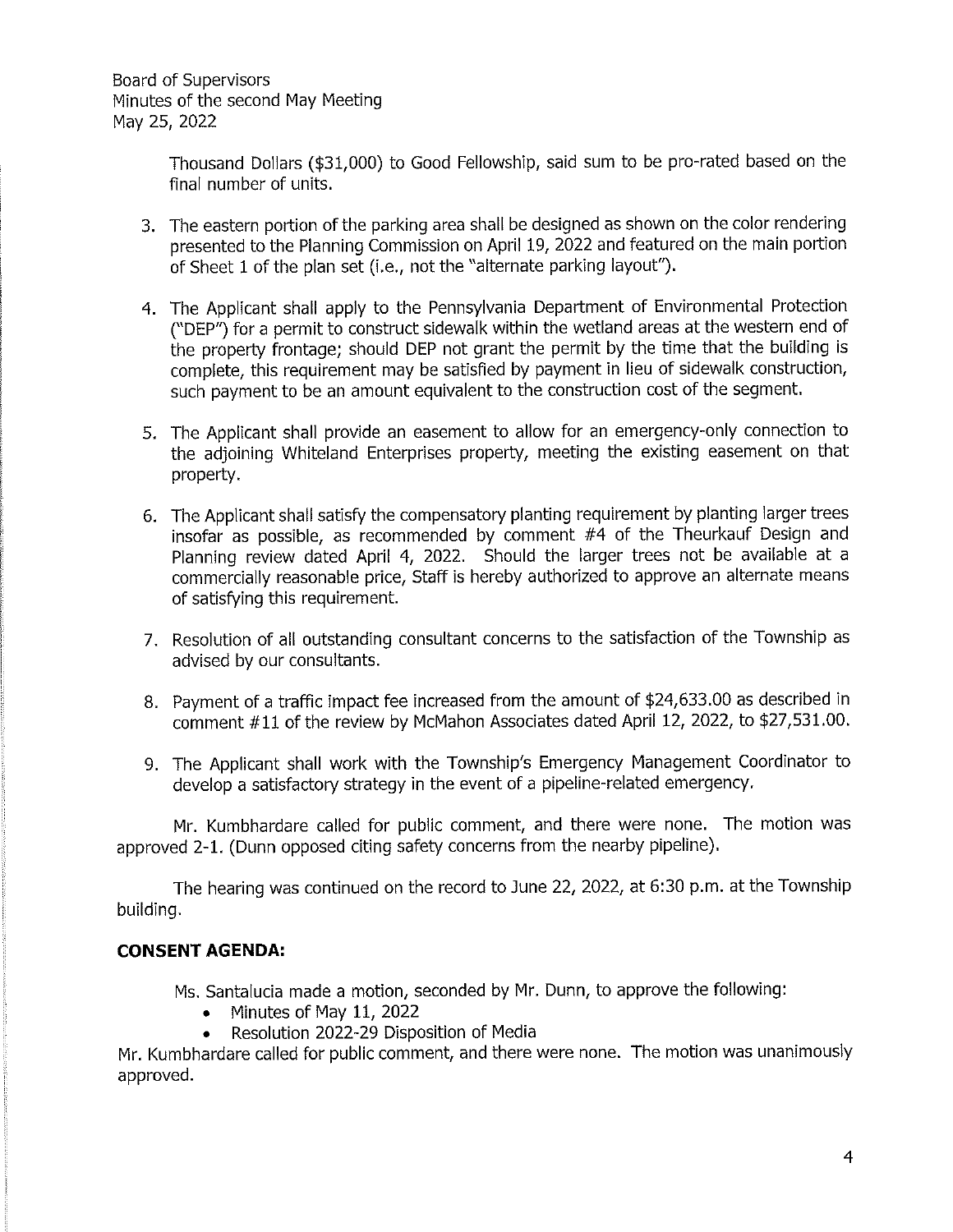### **BUSINESS:**

### **1. Approval of the Sale of Municibid Items**

Mr. Culp reviewed his Memorandum dated May 19, 2022.

Mr. Dunn made a motion, seconded by Ms. Santalucia, to authorize the sale of the following vehicle and equipment at the bid prices listed in Ed Culp's Memorandum dated May 19, 2022:

2008 GMS 3500 HD - Winning Bid: \$16,800.00, Next Bid \$16,700.00

Miller Curb builder - Winning Bid: \$3,900.00, Next Bid \$3,800.00

HTC Truck Conveyor- Winning Bid: \$9,100.00, Next Bid \$9,000.00

Mr. Kumbhardare called for public comment, and there were none. The motion was unanimously approved.

# **2. Award of Bid for Electricity at Exton Park**

Mr. Otteni reviewed his Memorandum of May 19, 2022.

Mr. Dunn made a motion, seconded by Ms. Santalucia, to award the bid for the Exton Park - Swedesford Recreation Area Concession Facility Electrical Construction Contract to the low bidder, CMSE, Inc. in the amount of \$44,111.00. Mr. Kumbhardare called for public comment, and there were none. The motion was unanimously approved.

# **3. Approval of Township Payment Report for May 25, 2022**

Mr. Dunn made a motion, seconded by Ms. Santalucia, to approve the Township Payment Report dated May 25, 2022. Mr. Kumbhardare called for public comment. Ms. Santalucia stated for the record that the check made payable to her for reimbursement was due to her securing her hotel reservation for the PSATS conference herself via Expedia at a cheaper rate than that offered by the conference. The motion was unanimously approved.

# **4. April Financial Report**

Board members had no questions on the April Financial Report.

# **5. Township Commission Updates from Board Liaisons**

Mr. Kumbhardare reported that the Planning Commission meeting scheduled for Election Day was cancelled due to the Township building being used as a polling location. The West Chester Area Council of Governments meeting had a presentation by West Whiteland Officers Gardner and Pott on traffic data.